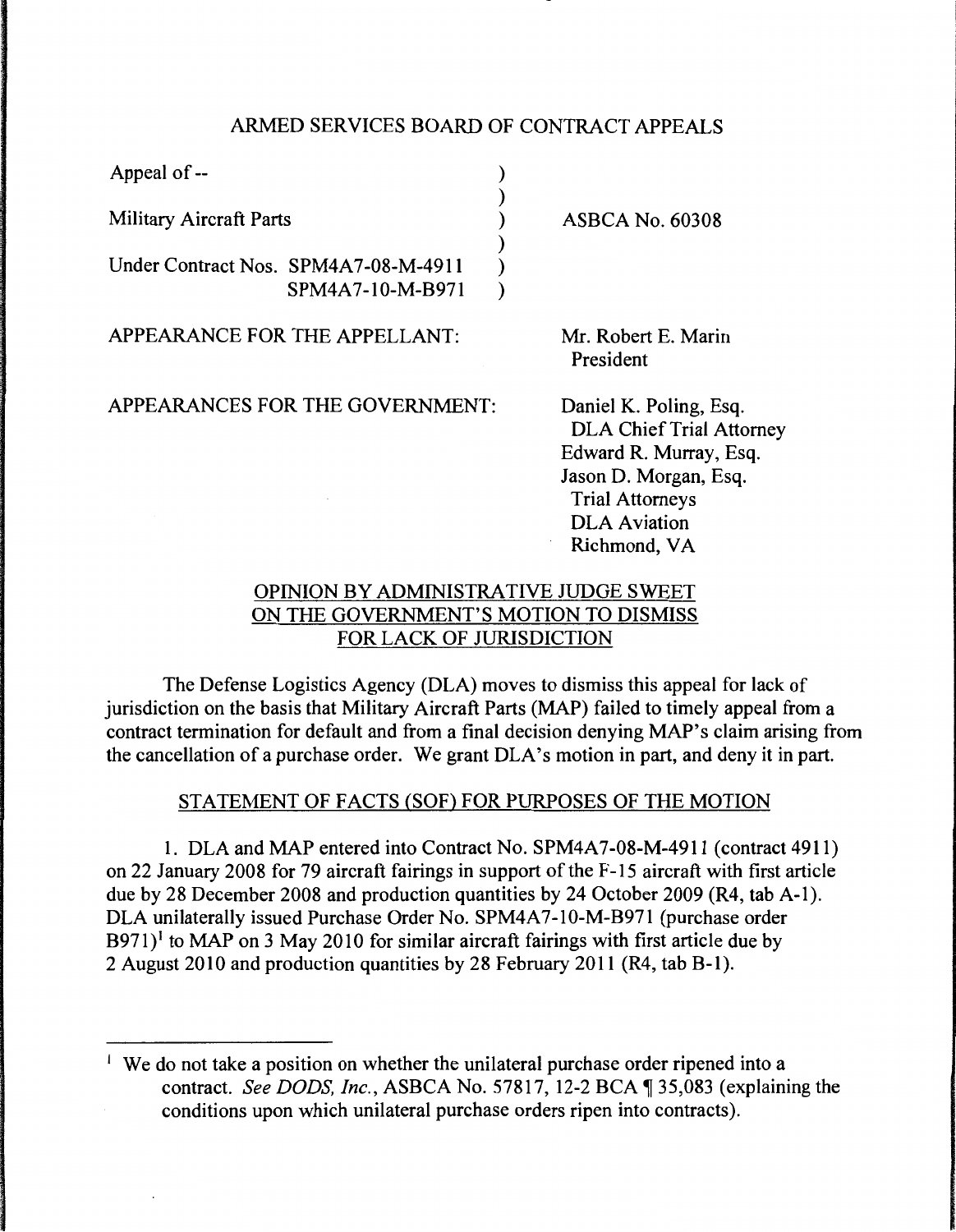2. By letter dated 10 January 2013, the contracting officer (CO) issued a final decision (2013 COFD) terminating contract 4911 for default for "failure to deliver the supplies in accordance with the established delivery schedule" (R4, tab A-4 at 1). The 2013 COFD notified MAP of its right to appeal the decision to the Board within 90 days of receipt, or to bring an action directly in the United States Court of Federal Claims within 12 months of receipt *(id.).* 

3. MAP received the 2013 COFD by certified mail on 14 January 2013 (gov't mot., ex. F).

4. By Modification No. POOOOl, signed on 11 January 2013, the CO withdrew purchase order B971 because delivery of the supplies was not made by the required date (R4, tab B-2).

5. By letter dated 1 June 2015, MAP submitted a claim for \$17,582.08 to the CO under both contract 4911 and purchase order B971 (R4, tab A-5). MAP alleged that the CO "impeded MAP's ability to complete FAT [first article] testing,"<sup>2</sup> and "failed to use discretion in the application of Termination for Default, despite excusable reasons for failure and failure to conditionally approve a FAT with minor defects shown likely to be correctable in production through the efforts of the accord and satisfaction" *(id.* at 5).

6. By letter dated 31 July 2015, the CO stated that no final decision would be issued on the contract 4911 claim because contract 4911 "was properly terminated for default over two years ago" (R4, tab A-6 at 9). However, the CO issued a final decision (2015 COFD) for the purchase order B971 claim *(id.* at 9-10). The CO denied the purchase order B971 claim *(id.).* The 2015 COFD notified MAP of its right to appeal the decision on the purchase order B971 claim to the Board within 90 days of receipt, or to bring an action directly in the Court of Federal Claims within 12 months of receipt *(id.* at 10).

7. The government sent the 2015 COFD via email to MAP on 31 July 2015 (R4, tab A-6). However, there is no evidence as to when MAP received that email. The government subsequently sent a copy of the 2015 COFD via certified mail to MAP's mailing address in Rancho Cordova, California (R4, tab A-7). The post office in Rancho Cordova received the 2015 COFD on 7 August 2015, but the document could not be delivered to MAP because no authorized recipient was available during delivery attempts *(id.* at 3). On 8 September 2015, the post office returned the 2015 COFD to the government after the expiration of the maximum hold time *(id.).* 

<sup>&</sup>lt;sup>2</sup> Purchase order B971 states that "[c]onsideration will be given to waiver of first article provisions in this order upon approval of first article in order SPM4A7-08-M-4911 [contract]" (R4, tab B-1 at 2). Therefore, issues with first article testing affected both contract 4911 and purchase order B971.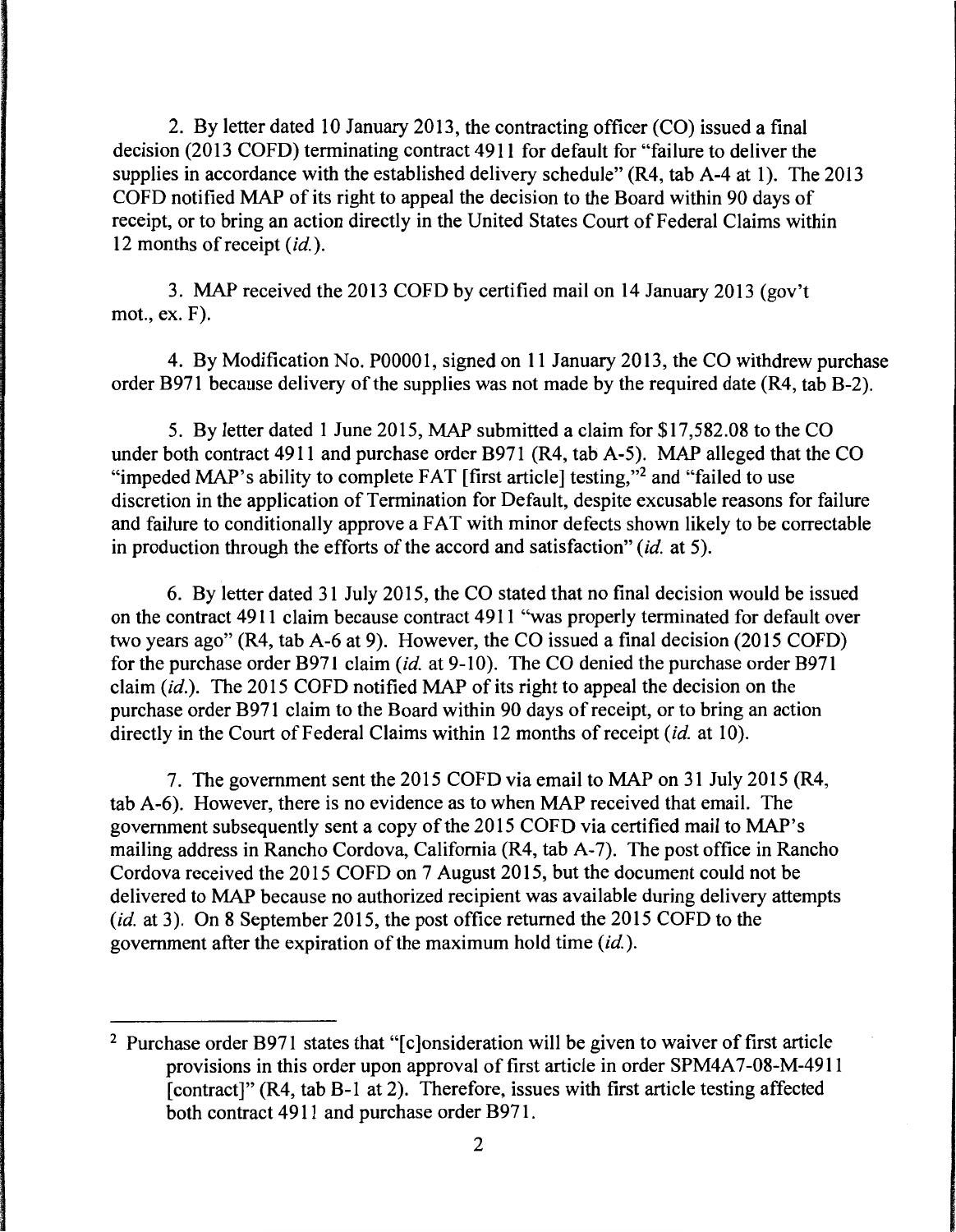8. On 2 November 2015, MAP filed with the Board its appeal from the 2015 COFD, and from a "deemed denial" of the contract 4911 claim.

### DISCUSSION

The Board does not possess jurisdiction over DLA's contract 4911 claim, but there is insufficient evidence at this point to show that the Board does not possess jurisdiction over DLA's purchase order B971 claim. "A contractor, within 90 days from the date of receipt of a contracting officer's decision ... may appeal the decision to an agency board." 41 U.S.C. § 7104. The Board does not possess jurisdiction over any appeal filed outside of this 90-day appeal period. *Cosmic Construction Co. v. United States,* 697 F.2d 1389, 1390-91 (Fed. Cir. 1982); *see also* 41 U.S.C. § 7103(g) ("The contracting officer's decision on a claim is final and conclusive and is not subject to review by any forum, tribunal, or Federal Government agency, unless an appeal or action is timely commenced as authorized by this chapter."). "It is the government's burden to establish the date the [CO] final decision was received, but the burden of proof is on appellant to establish that its appeal was timely filed." *TTF, LLC,* ASBCA No. 59511 *et al.,* 15-1 BCA ~ 35,883 at 175,434. The burden on appellant can be met by affidavit or other evidence. *Bearing and Drive Systems, Inc.,*  ASBCA No. 31175, 86-1 BCA ¶ 18,577 at 93,289.

### *I. MAP 's Contract 4911 Claim is Untimely*

MAP's appeal under the contract is untimely. MAP received the 2013 COFD regarding MAP's contract 4911 claim on 14 January 2013 (SOF  $\P$ 3). It did not file its appeal until 2 November 2015-more than 90 days after receipt of the 2013 COFD (SOF  $\sqrt{8}$  8). Therefore, we do not possess jurisdiction over MAP's contract 4911 claim.

MAP argues that section 7104's 90-day statute of limitations to appeal a COFD to the Board is not jurisdictional under *Sikorsky Aircraft Corp. v. United States,* 773 F .3d 1315 (Fed. Cir. 2014). However, *Sikorsky* held that a different statute of limitations-namely the six-year statute of limitations to file a claim with the CO under 41 U.S.C.  $\S 7103(a)(4)(A)$ -is not jurisdictional. The United States Court of Appeals for the Federal Circuit has not extended *Sikorsky* to the 90-day statute of limitations under section 7104. *Cf Guardian Angels Med. Service Dogs, Inc. v. United States,* 809 F.3d 1244, 1252 (Fed. Cir. 2016) (declining to reach the issue of whether the 12-month statute of limitations to appeal a COFD to the United States Court of Federal Claims is jurisdictional). Absent such an extension, we-and the other Boards of Contract Appeals-have continued to follow the holding in *Cosmic Construction* that section 7104's 90-day statute of limitations is jurisdictional, even after *Sikorsky. Military Aircraft Parts*, ASBCA No. 60139, 16-1 BCA ¶ 36,390 at 177,423, *recon. denied,* slip op. (21 Feb. 2017); *see also Estes Bros. Constr. Inc. v. DOT,* CBCA No. 4963, 15-1BCA~36,166; *Finkle v. USPS,* PSBCA No. 6540, 15-1BCA~35,927.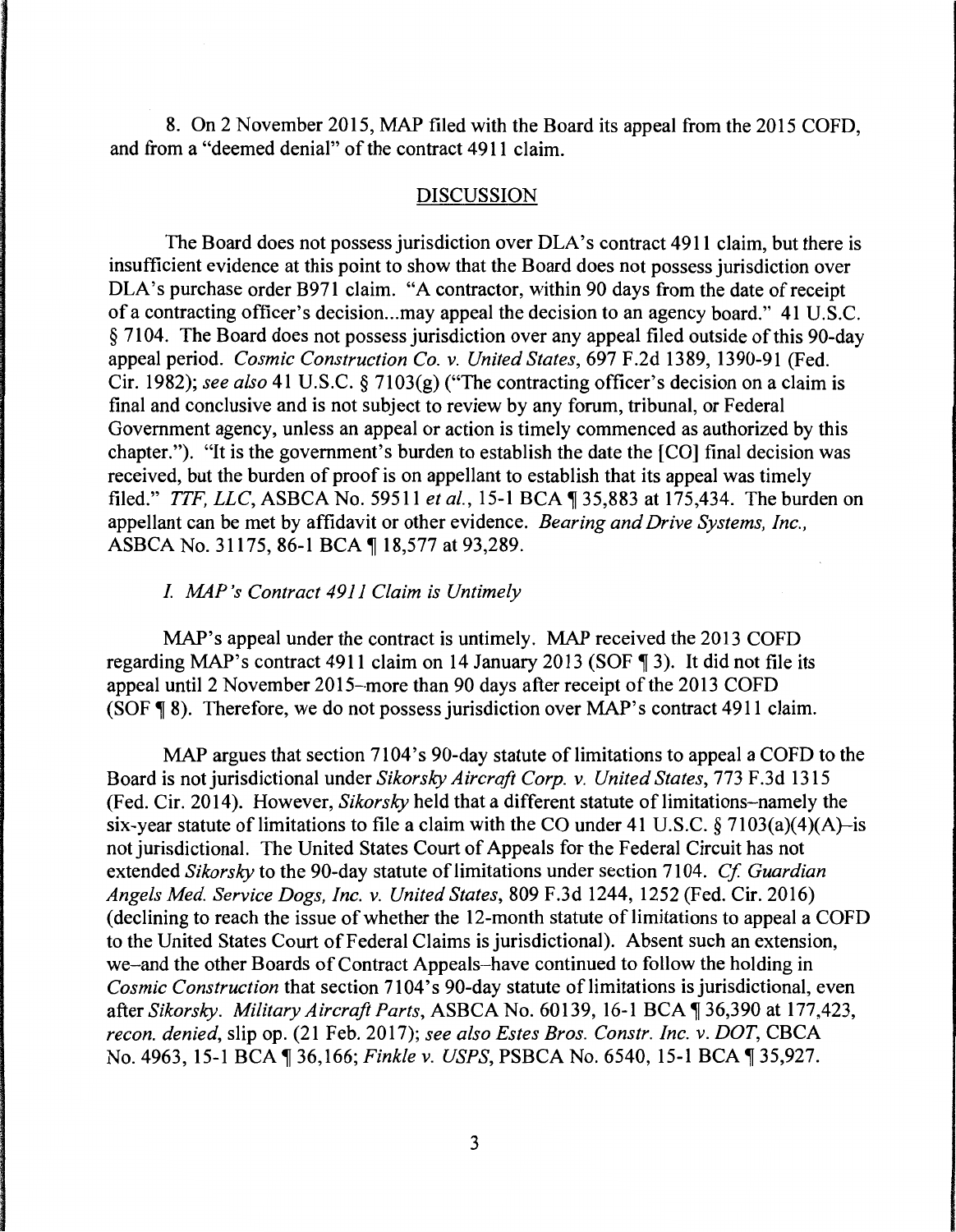Nor can MAP rely upon the purported fact that its claims under the contract were stand-alone claims against the government, instead of defenses to the termination for default. MAP's claims were "an implicit challenge to COFDs that were not timely appealed" and thus the Board lacks jurisdiction over MAP's claim. *Military Aircraft Parts,*  16-1 BCA ¶ 36,390 at 177,425. In this appeal, MAP's contract 4911 claim is an even more explicit challenge to a COFD that was not timely appealed (SOF  $\P$  5). MAP acknowledged this when it stated in its claim that it is challenging the CO's discretion in terminating the contract for default *(id.).* Thus, we do not possess jurisdiction over MAP's claim under contract 4911.

#### *II. MAP 's Purchase Order B971 Claim is Timely*

The government has failed to meet its burden of establishing the date MAP received the 2015 COFD on its purchase order B971 claim. The government first points to the 31 July 2015 email. However, "[t]he contracting officer shall furnish a copy of the [final] decision to the contractor by certified mail, return receipt requested, or by any other method that provides evidence of receipt." FAR 33.21 l(b). Thus, the government must provide "objective indicia of receipt." *Riley* & *Ephriam Constr. Co.* v. *United States,* 408 F.3d 1369, 1372 (Fed. Cir. 2005) (holding that evidence that the government transmitted a fax was insufficient to show receipt of that fax). As with the fax in *Riley*  & *Ephriam,* while there is evidence that the government transmitted the 2015 COFD via email on 31 July 2015, there is no objective indicia that MAP received the 2015 COFD on that date (SOF, 7). *Cf Trygve Dale Westergard* v. *GSA,* CBCA No. 2522, 11-2 BCA , 34,842 at 171,394.

The government argues that MAP must have received the 31 July 2015 email because it appealed the 2015 COFD attached to that email. That inference is sound. However, it sheds no light upon the relevant issue of when MAP received the email. Absent such evidence, we cannot determine whether MAP filed its appeal within 90 days of its receipt of the 2015 COFD.

The government also argues that MAP admitted in its complaint that it received the 2015 COFD on 31 July 2015. However, the complaint alleges that "[o]n 31 July 2015 DLA Branch Chief Janice Hicks issued a Contracting Officer's Final Decision (COFD) stating the termination for default would not be revisited and the claim under [purchase] order SPM4A7-10-M-B671 was denied" (compl.  $\P$  23). Thus, the complaint merely alleges that the COFD is dated 31 July 2015, not that MAP received the 2015 COFD on 31 July 2015.

The government also points to the copy of the 2015 COFD that it sent by certified mail. However, the Rancho Cordova post office did not receive the certified mail until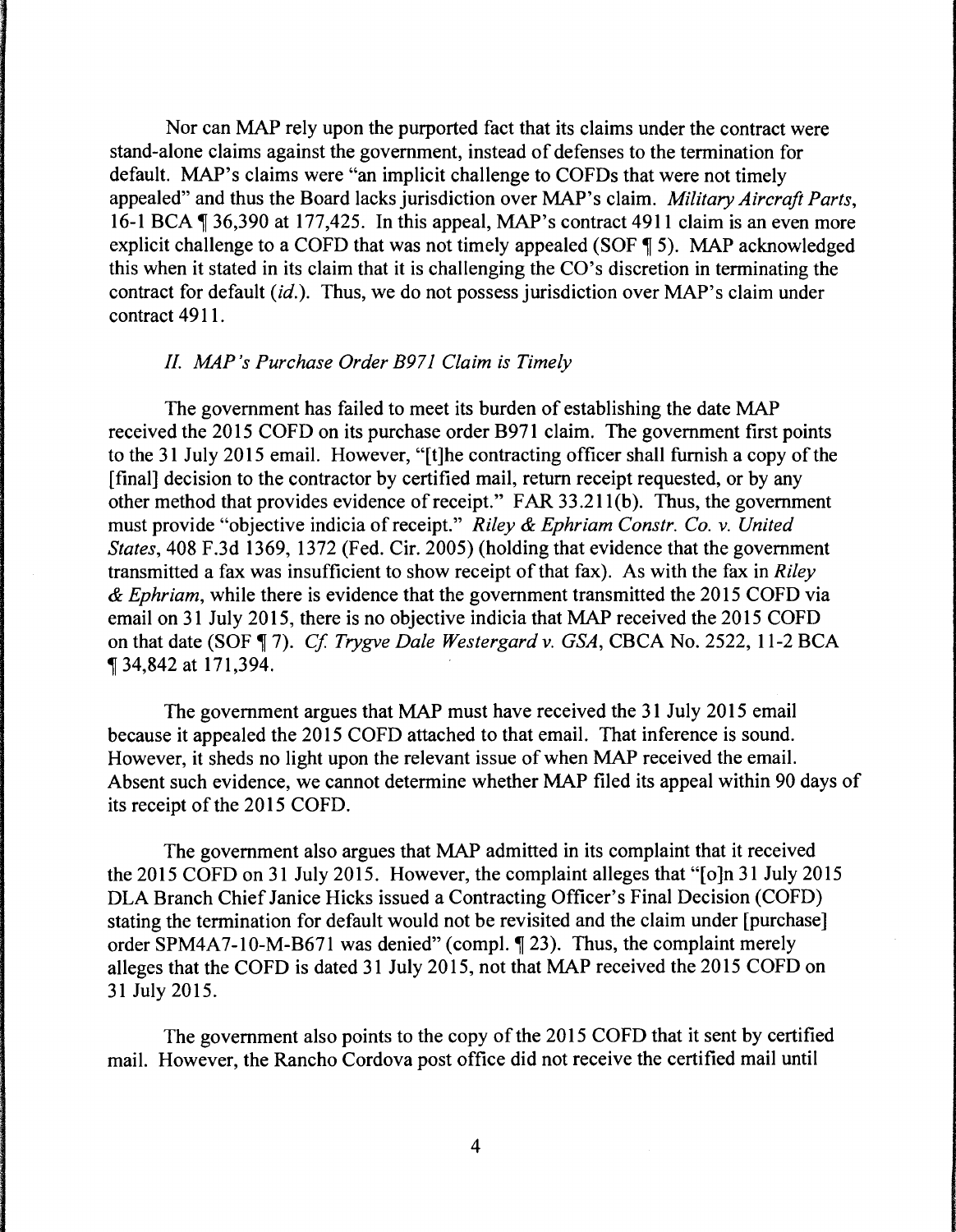7 August 2015 (SOF ¶ 7). MAP filed this appeal less than 90 days later, on 2 November 2015 (SOF  $\P$ 8).<sup>3</sup>

Therefore, the government has failed to meet its burden, and we find that MAP is timely in its appeal of the 2015 COFD denying its purchase order B971 based upon the factual circumstances before us.

#### **CONCLUSION**

The government's motion is granted with respect to the contract 4911 claim, and that part of the appeal is dismissed for lack of jurisdiction. The government's motion is denied with respect to the purchase order B971 claim.

Dated: 1 March 2017

Clames R. Sweet

JAMES R. SWEET Administrative Judge Armed Services Board of Contract Appeals

I concur

MARK N. STEMPLER Administrative Judge Acting Chairman Armed Services Board of Contract Appeals

I concur

Administrative Judge RICHARD SHACKLEFORD Vice Chairman Armed Services Board of Contract Appeals

<sup>&</sup>lt;sup>3</sup> Where a CO sends multiple copies of a COFD, the date the contractor receives the later copy usually governs when the statute of limitations starts to run because the receipt of multiple copies of the COFD may confuse the contractor. *TTF, LLC,*  15-1BCA~35,883 at 175,435. That rule does not apply here because MAP never received the copy of the 2015 COFD sent by certified mail, so there could not have been confusion (SOF  $\P$  7).